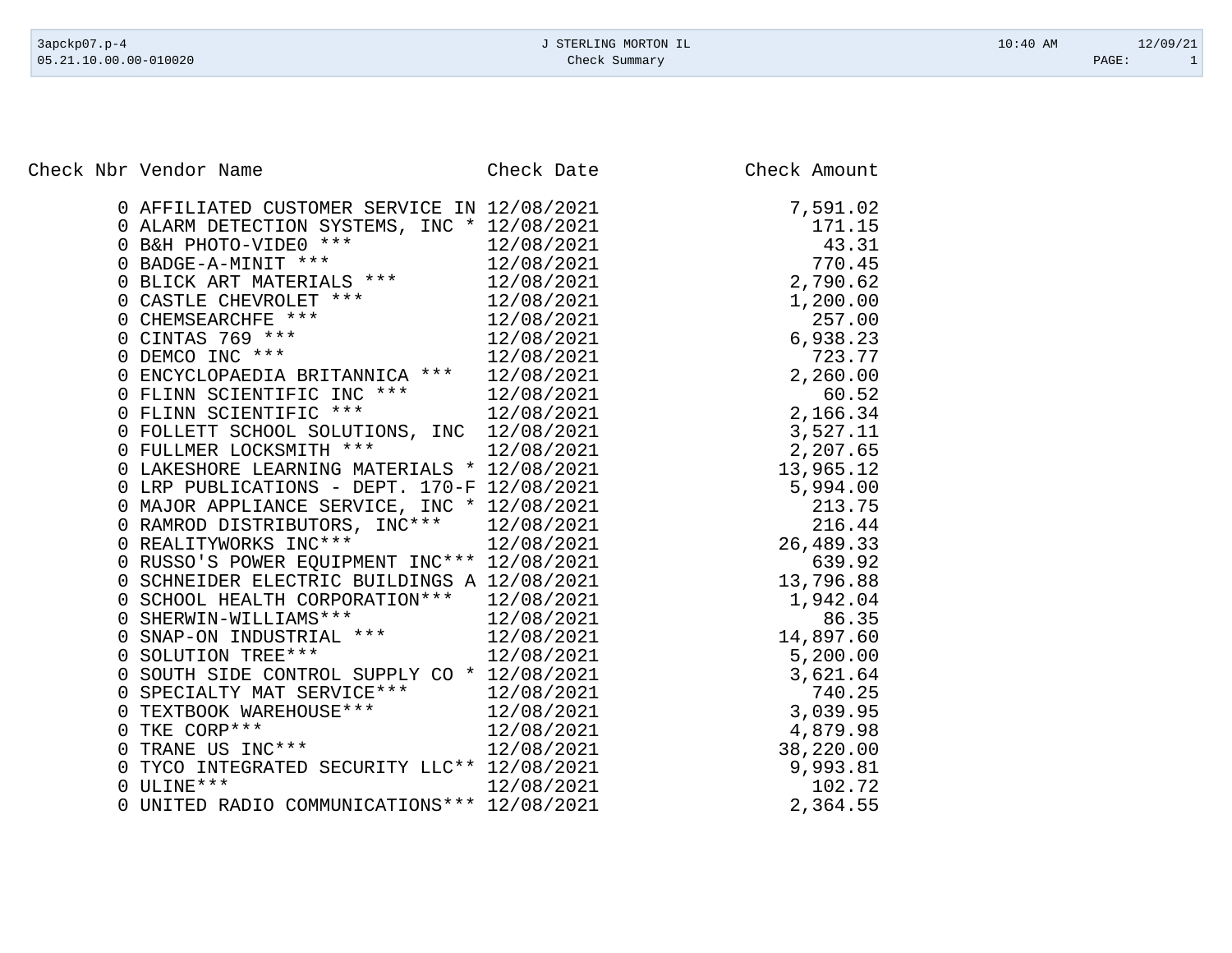| 3apckp07.p-4<br>05.21.10.00.00-010020 | J STERLING MORTON IL<br>Check Summary |              | $10:40$ AM | 12/09/21<br>$\overline{2}$<br>PAGE: |
|---------------------------------------|---------------------------------------|--------------|------------|-------------------------------------|
|                                       |                                       |              |            |                                     |
|                                       |                                       |              |            |                                     |
| Check Nbr Vendor Name                 | Check Date                            | Check Amount |            |                                     |
| 0 WOODWIND & THE BRASSWIND ***        | 12/08/2021                            | 605.74       |            |                                     |
| 34<br>Manual                          | $Check(s)$ For a Total of             | 177,717.24   |            |                                     |